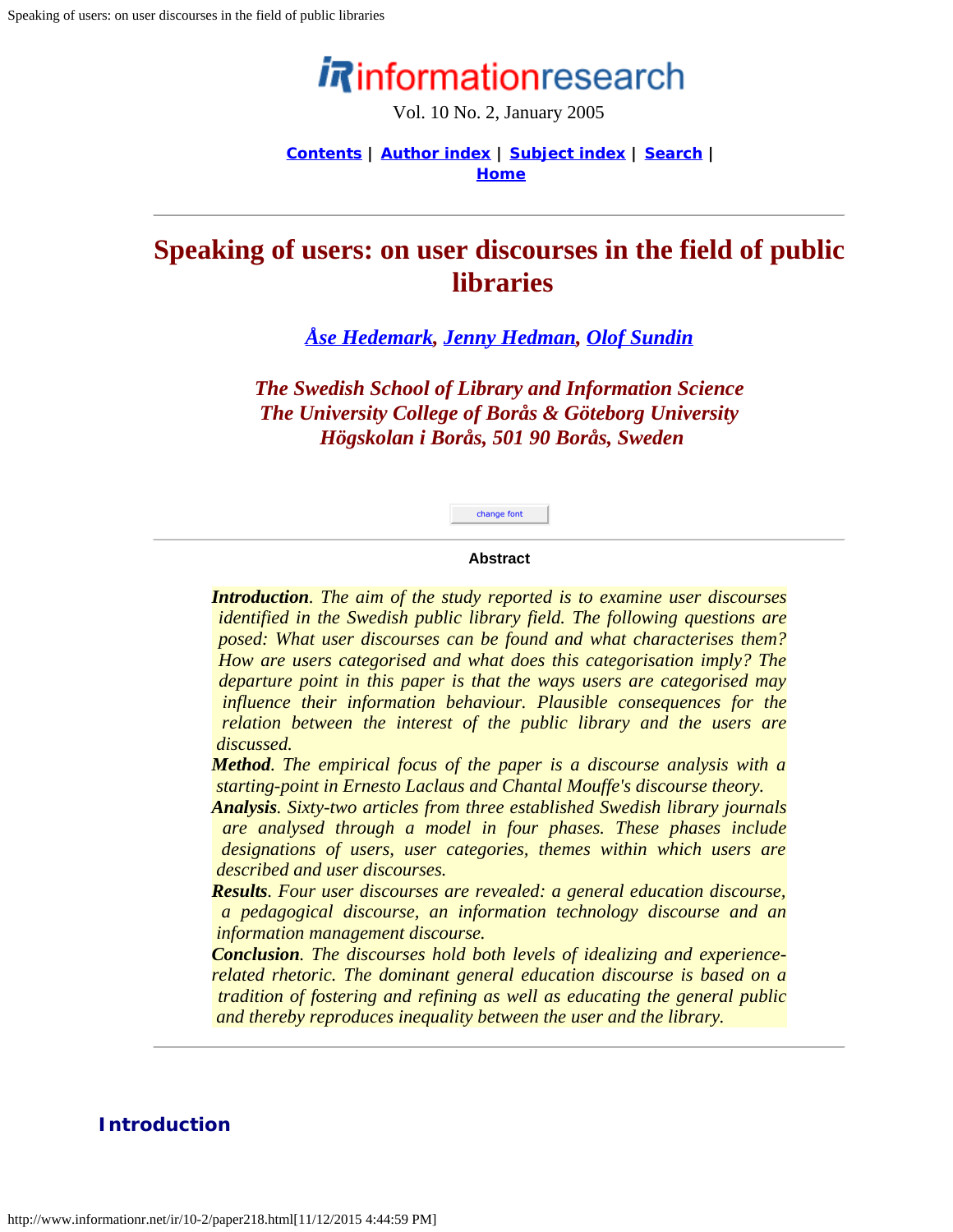The departure point in this paper is that the ways in which *the user* is categorised affect information needs, seeking, and use. This categorisation may have consequences for users' information behaviour, for reference interviews, and in user education. One important arena for the production, reproduction and mediation of different views of the user is through professional journals. The empirical focus of the paper is on the categorisation mediated in Swedish professional library journals.

A discourse analysis was undertaken of articles from three established Swedish library journals between January 1999 and February 2002 that, in various ways, discuss users in public libraries. The aim of this paper is to examine the user discourses that can be identified in the Swedish public library field. The questions posed are:

- How are users categorised within public library journals?
- What does this user categorisation imply?
- What user discourses can be found?
- What characterises these discourses?

Laclau and Mouffe's [\(1985](#page-13-0)) approach to discourse analysis is used in order to answer these questions. A number of articles within librarianship and information science have focused on the methodological consequences of discourse analysis (e.g., [Sundin 2000;](#page-13-1) [Talja 1997](#page-13-2); [Talja,](#page-14-0) *[et al.](#page-14-0)* [1999](#page-14-0)). Discourse analysis has also been used empirically to study how central concepts, such as *users*, *information* and *intermediaries* have been constructed within the discipline (e.g., [Day 2000](#page-13-3); [Tuominen 1997;](#page-14-1) [Tuominen & Savolainen 1997\)](#page-14-2). Furthermore, discourse analysis has been used to examine how information seeking and use can be studied as collective processes within various institutions (e.g., [Given 2002](#page-13-4); [Talja 2001](#page-14-3)), but the theoretical discourse of discourse analysis is still by far stronger than empirical investigations. We hope that the empirical investigation presented here will somewhat redress this situation. The paper begins with an introduction to discourse theory. Thereafter, the selection of texts from three Swedish library journals is described and followed by a presentation of how the analysis has been carried out. In the empirical findings four user discourses are revealed: a general education discourse, a pedagogical discourse, an information technology discourse and an information management discourse. Among the first three a discrepancy is noticed between the idealizing and experience-related aspects of the discourses. In the conclusion, the practical consequences of these aspects for public library users' information behaviour are discussed.

#### **Discourse theory**

Discourse theory encompasses assumptions about the part of language in the social construction of the world, as well as theoretical and methodological models for an analytic procedure. A discourse can be seen as a certain way of speaking about and understanding the world and discourses manifest themselves primarily in spoken or written statements about a certain idea, theme or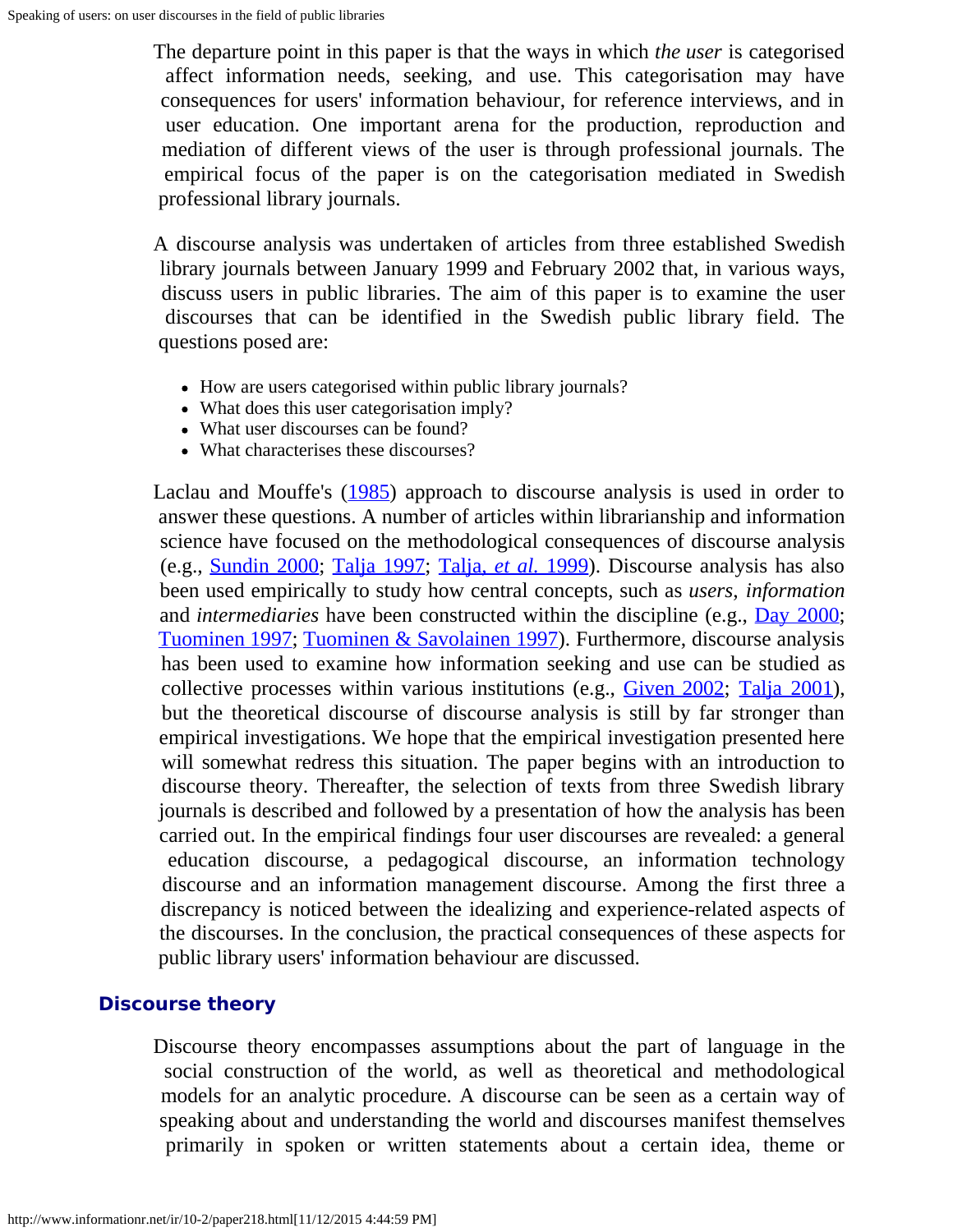phenomenon (Winther Jørgensen & Phillips  $2002$ : 1-3). The contents of texts are not regarded as information about the reality to which it refers, instead texts are analysed in order to reveal the underlying structures, assumptions or discourses. The prime object is not to judge whether the content of a text is true or not; the focus lies rather on identifying and understanding the discourse (or discourses) that constitute a foundation for the assumptions expressed in the text. No claim is raised to analyse the frequency of specific terms or discourses; this kind of analysis is essentially qualitative.

The discourse theory of Laclau and Mouffe [\(1985](#page-13-0)) advocates a wide definition of the discourse concept and claims that discursive practices comprise *all* social practice. A discourse is, according to them, a fixation of meaning within a certain area and the purpose of discourse analysis is to map the processes whereby we struggle to fix the meaning of signs (Winther Jørgensen & Phillips  $2002$ : 24-25). A *sign* implies a combination of a word's expression and content. The sign *user* for example, comprises both the written word and ideas about users. The aim of this analysis is to study these processes of creating meaning. Signs that are constantly the subject of a struggle over various meanings are called *elements*, exemplified in this study by different user categories such as children, youth and neglected groups. These elements all have various meanings that are not clearly defined. The opposite of elements is *moments*, signs whose meanings are fixed. The elements children, youth and neglected groups become moments when their meanings are determined within the field of the public library. This fixation is part of what we study in this analysis. A discourse means, thus, that ambiguity is reduced to unambiguity—the elements become moments [\(Laclau & Mouffe](#page-13-0)  [1985:](#page-13-0) 105). This reduction of possibilities is characterised by what it excludes. Laclau and Mouffe maintain '...to be something is always not to be something else ' [\(Laclau & Mouffe 1985](#page-13-0): 128). Some words are particularly open to different identities and these are called *floating signifiers* [\(Winther Jørgensen &](#page-14-4)  [Phillips 2002:](#page-14-4) 28). In this paper *user* is regarded as a floating signifier. The struggle for creating meaning is a recurrent theme in discourse theory and the concept for conflict is *antagonism*. Antagonism occurs when two possible identities mutually exclude each other, in other words, where discourses collide [\(Winther Jørgensen & Phillips 2002](#page-14-4): 47-48). Laclau and Mouffe emphasise that the inner antagonism of discourses takes an active part in meaning creating processes (*Laclau & Mouffe 1985*: 122-127).

#### **Data selection**

The selected texts were published in *Bibliotek i Samhälle* [Library in Society], *Biblioteksbladet* [The Library Newspaper], or *Ikoner* [Icons] – three leading Swedish professional library journals. All texts were published between January 1999 and February 2002 and were chosen because they all explicitly deal with users and public libraries. The delimitation in time was made with respect to balancing a demand for topicality with a reasonable number of texts. After a preliminary examination, sixty-two texts were selected that proved to enrich the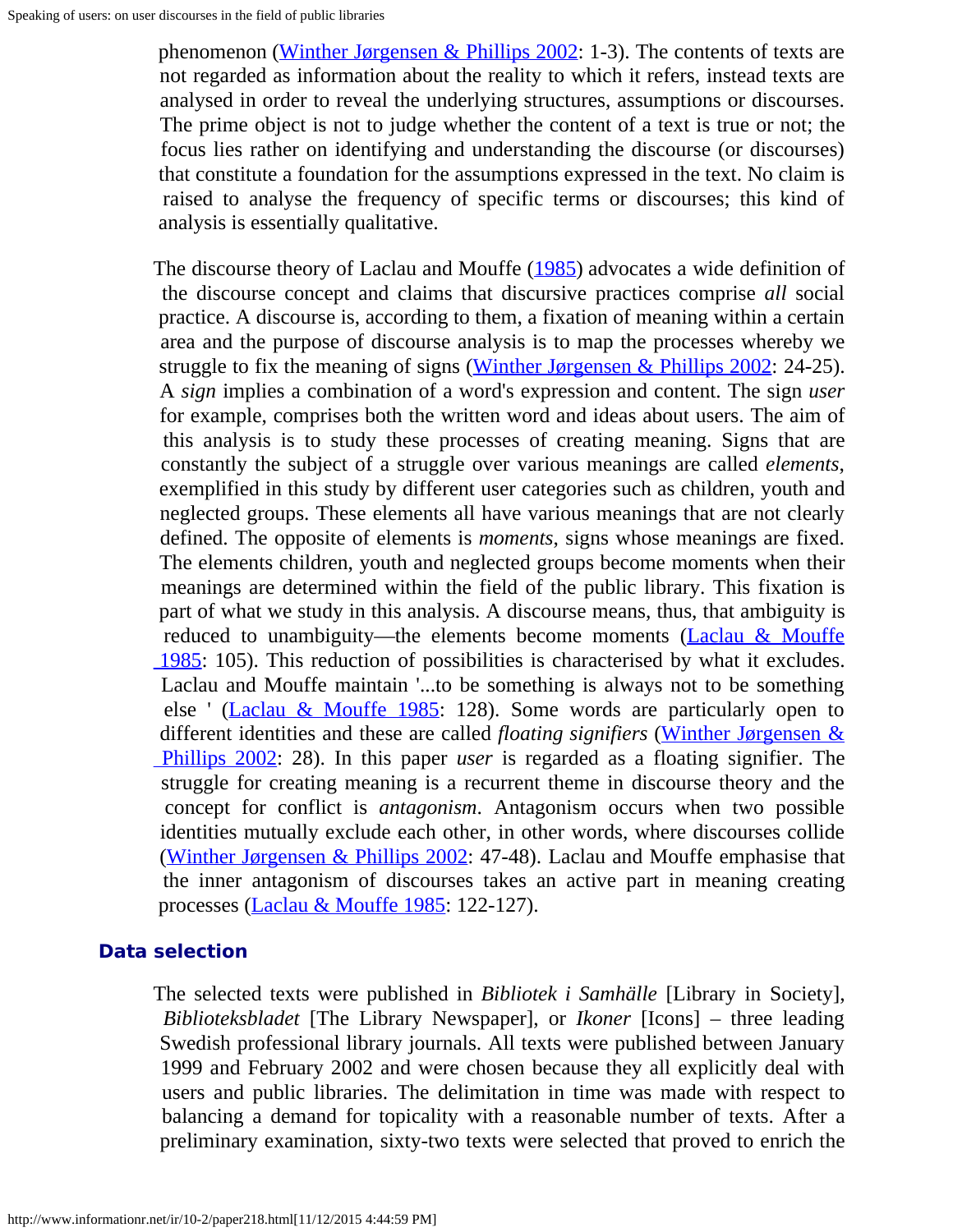existing body of information. The selection procedure was deemed sufficient to give a fair picture of the public libraries' user discourses as they are put into words in Swedish library journals.

#### **Analysis**

Laclau and Mouffe primarily write *about* discourse theory but they give no clear directions on how to empirically proceed with it. Therefore, their theory and its terminology are used in accordance with our own interpretation. In the analysis, chains of equivalence are identified; that is, associative relations connecting *elements* and *floating signifiers* in a text. This entails that signs that can be connected to each other by association are brought out and listed. We also analyse how different user discourses compete over how to divide the overall user group according to various criteria, and how these discourses struggle to give the floating signifier *user* different meanings by relating it to different elements. In the texts users are almost always categorised into smaller groups, characterised by variables such as sex, age and ethnicity. Thus, the analysis is twofold; we examine what categories and themes in the texts can be linked to users and also what characteristics and phenomena within the chains of equivalence can be associated to these elements. A reading scheme was created to serve as an analysis tool (Figure 1).

| <b>Designations</b>                                                                        | 2<br><b>Categories</b>                        |
|--------------------------------------------------------------------------------------------|-----------------------------------------------|
| User designations found in the                                                             | <b>Meanings attributed to the various</b>     |
| <b>articles</b>                                                                            | user designations                             |
| 3                                                                                          | Δ                                             |
| <b>Themes</b>                                                                              | <b>Discourses</b>                             |
| <b>Themes and contexts within which</b><br>users are being discussed and how<br>it is done | <b>Conceptions and meanings as a</b><br>whole |

**Figure 1. The reading scheme**

According to our interpretation of Laclau and Mouffe [\(1985](#page-0-0): 112-113), it is important to identify the central elements of the discourse in an initial stage of the analysis. This corresponds to *square 1* in Figure 1. In the present study the elements consist of different designations of users. The next stage of the analysis is to examine how different signs can be associated with elements such as user categories, *square 2*. Chains of equivalence illustrate the meanings of elements. It is a matter of distinguishing the characteristics and words that are associated with different user designations.

In *square 3*, the context of concepts and themes is examined to see how users are reasoned and argued about. A text can hold contradictions and conflicting statements and it is within this struggle over meaning that antagonism can rise. The analysis both starts and ends in *square 4*; a first impression is gained of the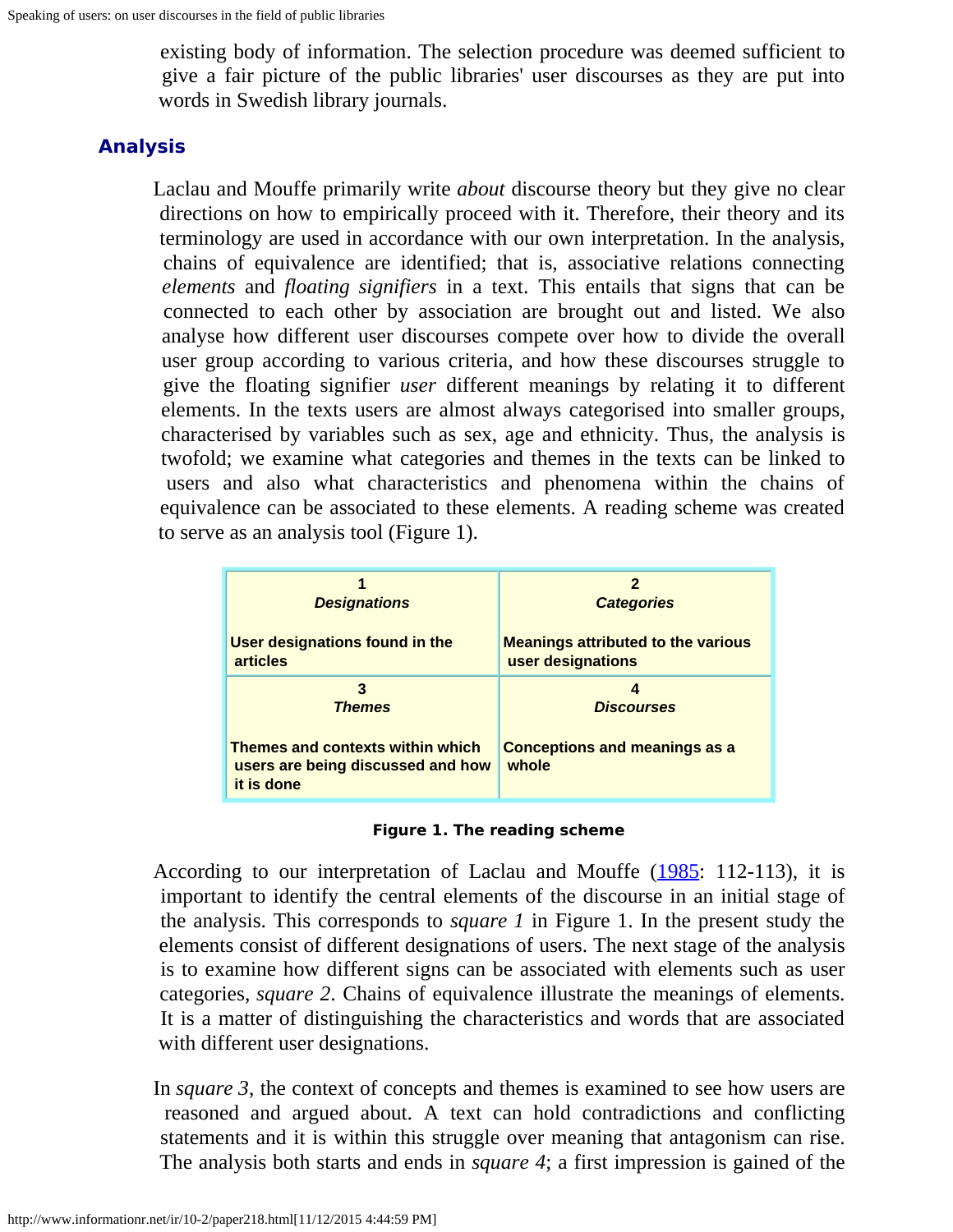discourses within the subject. This initiates analytical excursions into the other squares, where concepts and themes central to the discourse are examined. Finally, back in square 4 initial presumptions are partly confirmed and revised.

#### **Results**

After reading the texts it was evident that the way those in the public library field regard their users reflects the way the institution looks at its own public role and duty. There should be *access for all*, the library should be *a meeting place for everyone* and the librarian should *serve everybody* [\[1\]](#page-13-5). These statements all originate from the traditional idea of the public library as a forum for general education in a democratic society. This can be seen as the *politically correct* idea of the public library today. Analysing the texts more carefully, a complex and more problematic reasoning appears concerning these *everybody* that the public libraries are meant to serve.

#### **Designations (Square 1)**

One way of designating the users is to talk about them in terms of *the public*, *the local citizens*, *the subjects* and *the people*, which usually refers to the whole target group of the library, that is *everybody*. However, the most frequent designations for users are *visitors* and *borrowers*. Other common denominations are *users* and *customers*. Besides these kinds of somewhat anonymous designations, more specific ones are found in the texts, such as different categories within the overall target group. For example, *distance students*, *little children*, *the new Swedes*, *seniors*, *lost Internet surfers*, *the disabled*, *the lower classes*, *the regulars*, *dyslectics* and *those with an information disability*. It is noticeable that when individuals appear in the texts, it is often as illustrative examples. It may be everything from *a middle-aged, red-faced man*, *a skinhead* and *a university professor* to *little Tamara*. Other less spectacular ways of putting it are *a curious child*, *the old man*, *an information seeker* and *the reader*.

Various institutions can also be found among the user designations in this study. The analysed texts hold formulations about the way in which *the market*, *organisations*, *private schools* and *The Adult Education Programme* [Kunskapslyftet] [\[2](#page-13-6)] make demands upon public libraries. Still another way of referring to users is in the form of metaphors. This occurs where the user is understood or implied in talk about *book lending*, *visits* or where a certain *need* or *will* is supposed to be at hand. Sometimes users are mentioned in the form of statistical figures, and are thereby transformed into clearly measurable units.

#### **Categories (Square 2)**

The user category *youth* is often described as rather troublesome. The texts tell us that young people are indeed important and valuable, but nevertheless quite disturbing: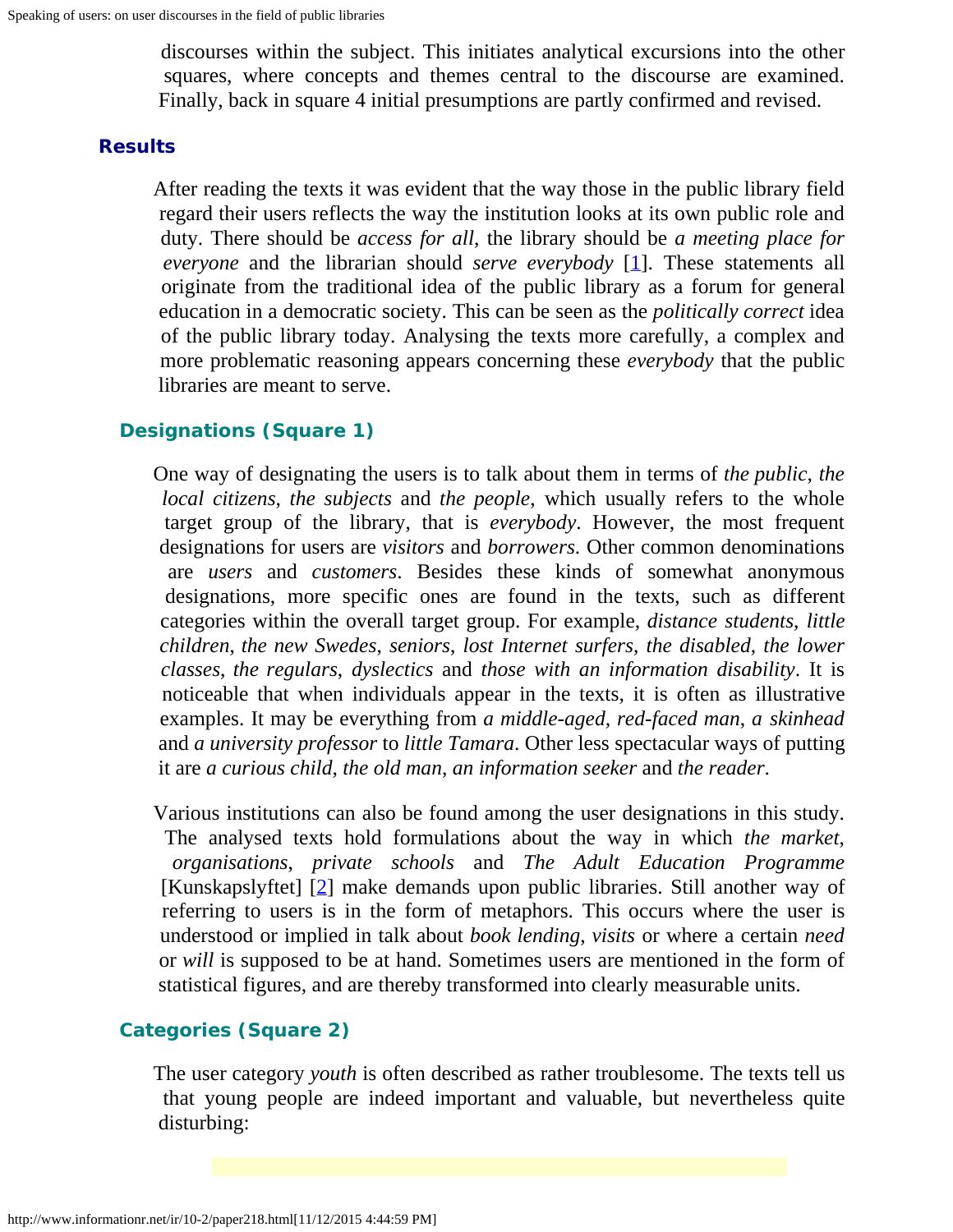*Then there are other problems. Lads aged fifteen to thirty for example. Formerly, they used to be a problem because they didn't come to the libraries, now they're a problem because they're too many. The libraries Internet boxes are being annexed and used for chat and mail while the librarians keep sighing anxiously about information seeking. [[Bibliotek i samhälle](#page-14-5) (1)]*

There are also a limited number of texts where young people are not related to negatively, but these more positive expressions about young users are, by far, in the minority. The following chain of equivalence can be built starting with the element *youth*:

| - too many               |
|--------------------------|
| - disturbing             |
| - noisy, loud            |
| $-$ <i>boys</i>          |
| - Internet               |
| - information technology |

Mostly boys or lads are mentioned as being noisy and disturbing and they also form associations with Internet surfing on inappropriate Websites.

Young children are explicitly considered to be an important user group. Sometimes the distinction between children and youth is slightly vague, but there is still a difference between the words linked to each category. The need for protection, education and control becomes salient in topics concerning very young users, especially in relation to the Internet.

*Children's Internet usage in the library calls for reflection. As adults we have—as in every situation where children are involved—a common responsibility to help, guide and superintend. There is no reason to allow chat and games to dominate children's Internet usage at the library. [ [Bibliotek i samhälle](#page-14-6) (2)]*

The following chain of equivalence is linked to the element *children*:

- *protection (from totally free information) - learning - supervision*
- *guidance*

Another user category mentioned quite often is *mature students involved in The Adult Education Programme*. It recurs frequently and, as far as we can see, it is solely associated with problems and supposed lack of intellectual capacity:

*In almost every second town one has had to cut back other library activities to be able to provide service for mature students. [[Bibliotek i samhälle](#page-14-7) (3)]*

*Also, the level needs to be adapted to the borrower, you can't throw a doctor's thesis at someone on the Adult Education programme etc. Also, the level needs to be adapted to the borrower, you can't throw a*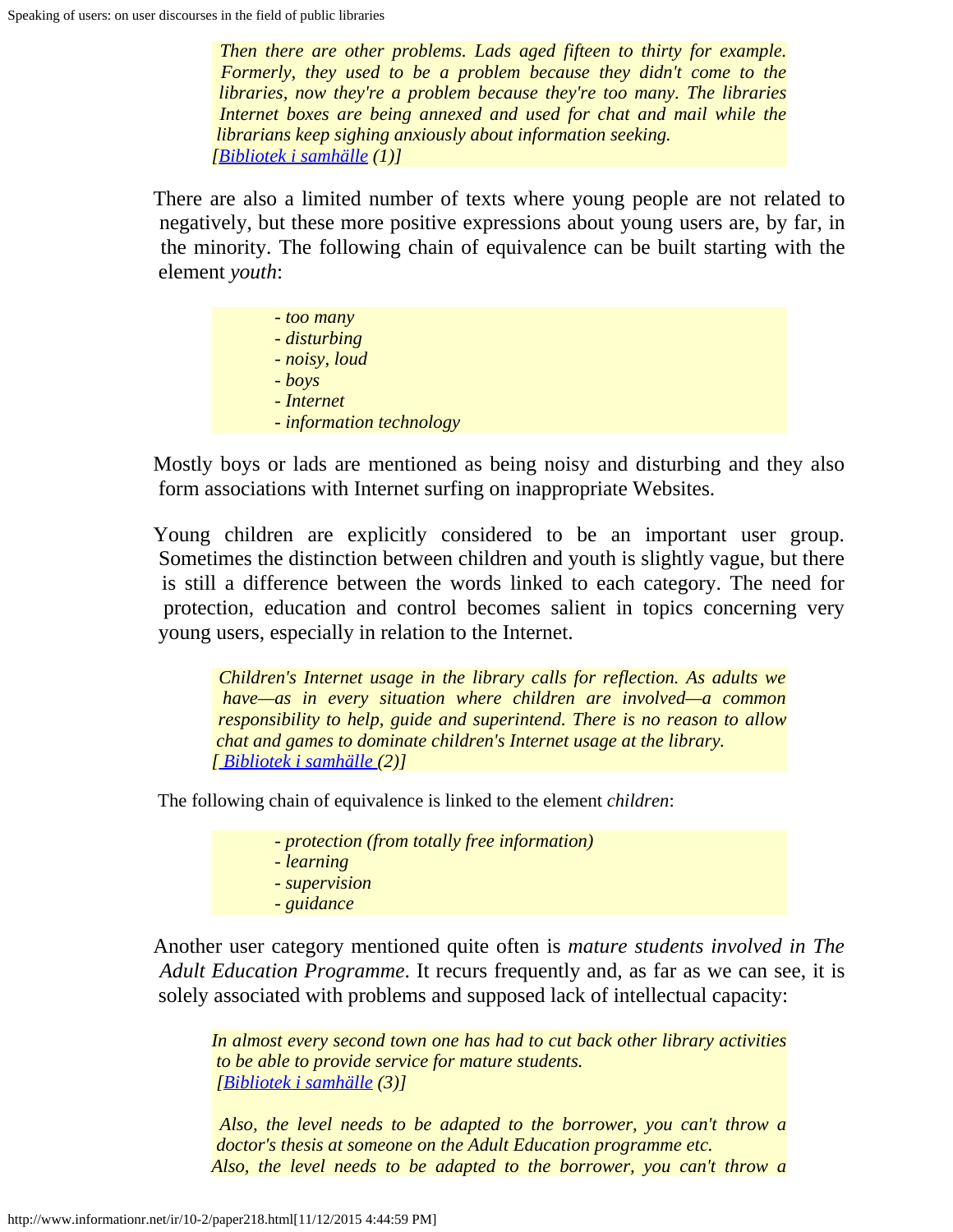*doctor's thesis at someone on the Adult Education Programme etc. [[Biblioteksbladet](#page-14-8) (4)]*

The chain of equivalence linked to *mature students in The Adult Education Programme* takes the following form:

- *resource demanding (at other users' expense)*
- *untrained/inexpert*
- *great need for help*
- *time-consuming*

Still another category is perceived, called *neglected groups*. Even though this expression may seem somewhat out-of-date, we still think that it could work as a heading to this heterogeneous category. The different user groups assembled into this category have at least one thing in common; they are all attributed a certain victim status in the texts:

*Indignant librarians and dedicated cultural workers call attention to the fact that little children don't have computers and neither do poor homeless people, not to mention immigrants and mentally or physically handicapped. [[Ikoner](#page-14-9) (5)]*

Several notions are jointly associated with the element *neglected groups*, forming the subsequent chain of equivalence:

#### *- immigrants - those tired of school - elderly people - handicapped*

- *no computers of their own*
- *don't lay any claims themselves*
- *reading and writing disability*

#### **Themes (Square 3)**

A number of themes are identified throughout the texts, reflecting different views of users. The first theme is focused on the functions, visions and potential of the public library: *The Mission*. The next theme, *Internet Usage*, has highly the character of a debate, especially as the question of whether there should be Internet filtering or not in public libraries has been discussed. Within the third theme the library's relation to its users is described as *The Pedagogical Role* of the public library.

#### **Discourses (Square 4)**

In this section the different discourses articulated in the texts are presented. In order to identify these discourses the texts have been read repeatedly and examined according to both their explicit and implicit contents. The overall discourses thus emerged in a hermeneutic process through deconstruction (designations, categories, themes) to reconstruction (discourses). The focus has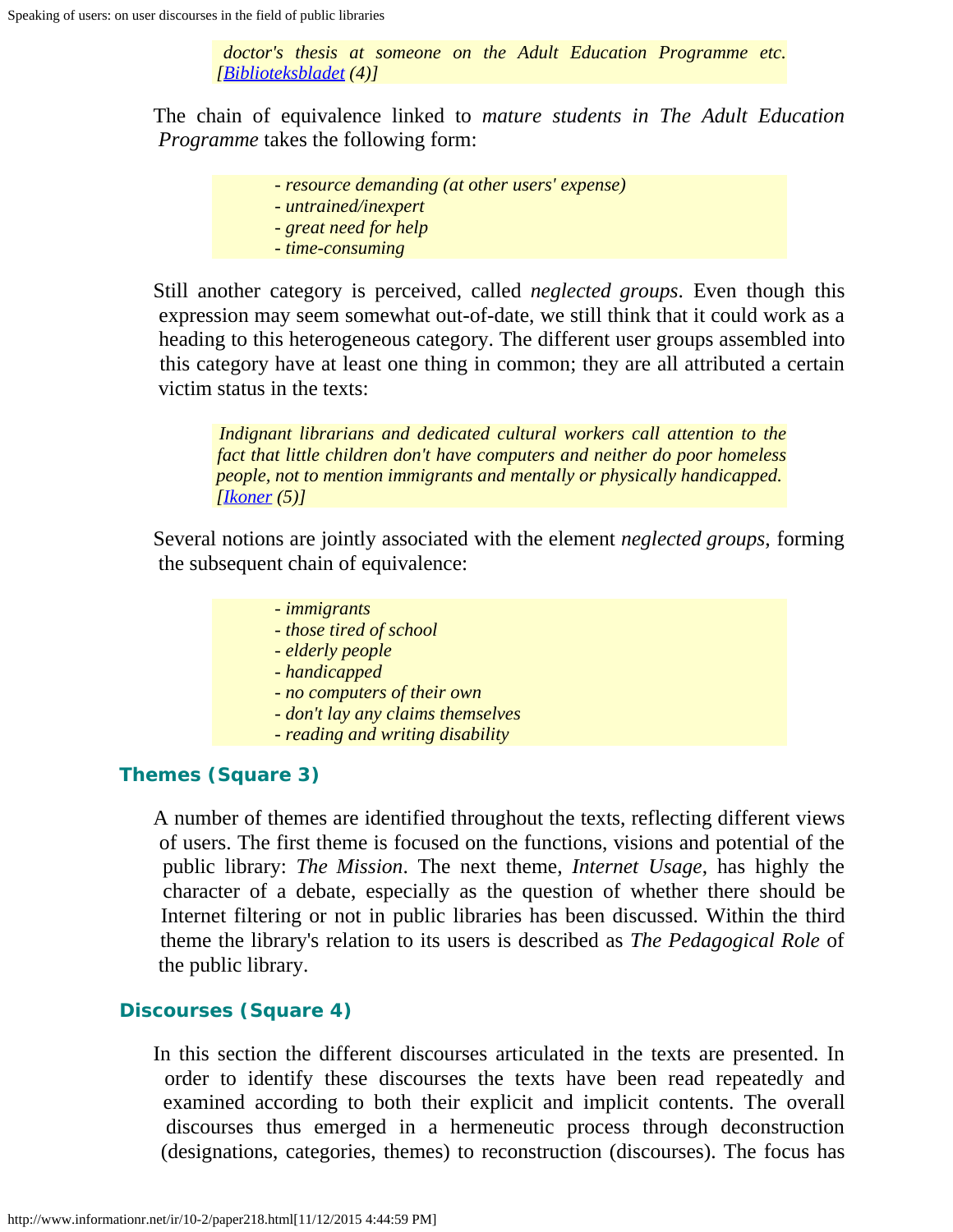been to encompass the ways users are being looked upon within the discourses. Discourses do not exist in a pure, isolated form, they are, rather, intertwined; both within the themes and within separate texts. Four discourses have been identified: the *General Education Discourse*, the *Pedagogical Discourse*, the *Information Technology Discourse* and the *Information Management Discourse*.

#### *The General Education Discourse*

The public library, as an institution, is strongly characterized by its political and ideological origins. Torstensson  $(1995)$  $(1995)$  writes that, at the same time as Swedish public library development gained momentum, it was advantageous to the working class movement to invest in education. This became a way of integrating into society and at the same time increasing influence on it. Understanding education as the foundation of the general education idea, it is still being reproduced within the general education discourse. The view of knowledge embedded in these ideas is based on the assumption that reason and scientific thinking lead to well being for individuals as well as for society (cf., [Vestheim](#page-14-11)  [1997\)](#page-14-11).

A quotation from one of the articles illustrates a common way of describing the resources of the library as an important asset for under-privileged people. The information held by the library is described as crucial to people with limited economic and educational resources.

*Therefore, it is of the utmost importance, if one still cherishes the ideals of general education and the view of democracy of the old society, to also provide new information resources, evenly distributed within society, including groups of neglected citizens. [\[Ikoner](#page-14-12) (6)]*

In the texts, there is a common understanding that public libraries should serve *everybody*. The fact that users often are designated as citizens with certain rights can be seen as evidence for a political rhetoric that is deeply rooted in the idea of general education. Within this discourse users are not spoken of as individuals, but mentioned in more general terms, for example as *the public at large* and *citizens*. When the actual library work is described there is a tendency to use categorisations such as those referred to in square 2. The analysis also exposes contradictions, especially between the way politically-rooted visions are expressed and how users are referred to as categories. There seems to be a distinct discrepancy between what is spoken of in an accepted, politically correct way, and what is said out of one's own experience. The general education discourse therefore holds both idealizing and experience related aspects.

Talja [\(2001](#page-14-3)) points out that the democratic idea behind the library as an educational institution, in reality, is something of an illusion. She describes how an elite in society created an institution where the common people were offered education and refinement through taking part in the legitimate *high qualitative* culture that the elite represents. The function of such an institution, therefore, is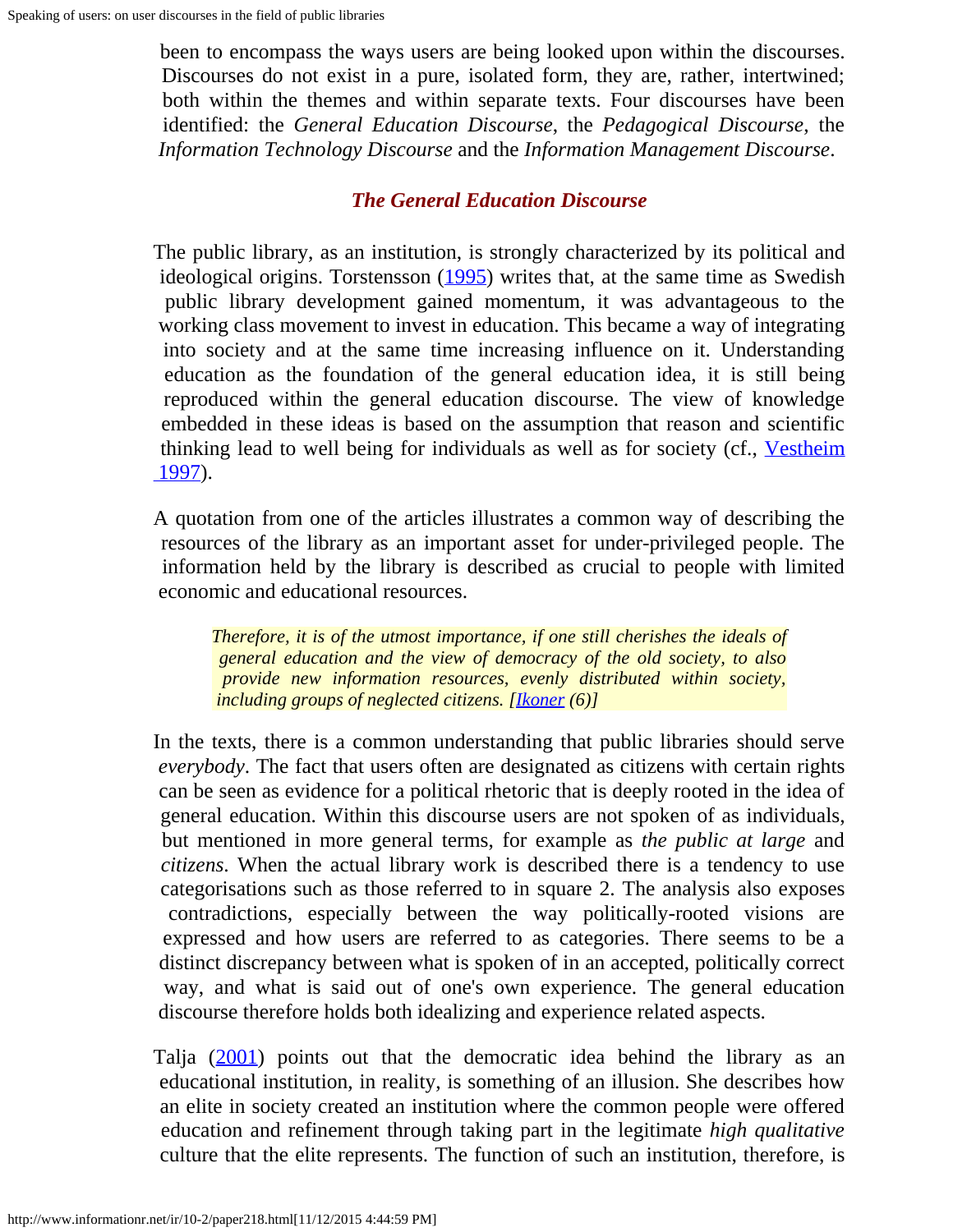that of fostering and controlling rather than of bringing democracy to common people. The general education discourse contains a way of looking at the user as someone in need of education, fostering and upbringing. This fostering tone also reflects the library's pedagogical role and discourse, which is discussed further below.

#### *The Pedagogical Discourse*

The Pedagogical Discourse is present in many of the texts. The discourse is not expressed in a specific debate, rather it is evident in formulations about the role and task of the library. Through the introduction of new information technology the library's pedagogical role has been emphasised and *the pedagogical discourse* often coexists with *the information technology discourse*. Both discourses share the way users are regarded, in that they define the user as someone in need of guidance, superintendence and education. In the chains of equivalence the pedagogical discourse is expressed by connecting many elements to a need of education (children) and a need of assistance (mature students on The Adult Education Programme). Specific to the pedagogical discourse is the tendency to assign the user unconscious information needs that only the librarian can diagnose (cf., [Tuominen 1997\)](#page-0-0). This is expressed for example in discussions about selection policy in public libraries. It also becomes evident in formulations about the reference interview. The user is clearly presented as unaware of what is best for her.

*Further you should listen unconditionally, wait the question out, and also act as a 'midwife in a complicated labour' when the reference question is to emerge. You should always keep eye contact and you should not look as if you've lost interest, nod affirmatively, and also use the' vacuum extractor in the expulsion stage'. [\[Biblioteksbladet](#page-14-8) (4)].*

As the general education discourse and the information technology discourse, the pedagogical discourse is also divided. These discourses hold at least two different rhetorical aspects; one aspect related to librarians' expressions of their work experience and another aspect related to a more idealizing rhetoric about their professional role (Figure 3). If the pedagogical discourse-experience-related aspect is expressed in the discussion above, the more idealised aspect is shown in a user approach with an ambition to create *self-sufficient users*. These ideals are exemplified in the texts in talk about *efficiency*, *automation* and *information* literacy.

#### *The Information Technology Discourse*

What we have identified as *the information technology discourse* is conspicuous within the present data. This discourse has become quite influential since the entry of digital techniques in Swedish public libraries during the 1990s. The new information technology has been accompanied by a certain vocabulary which has made an impact on the way users are being talked about in the library specialist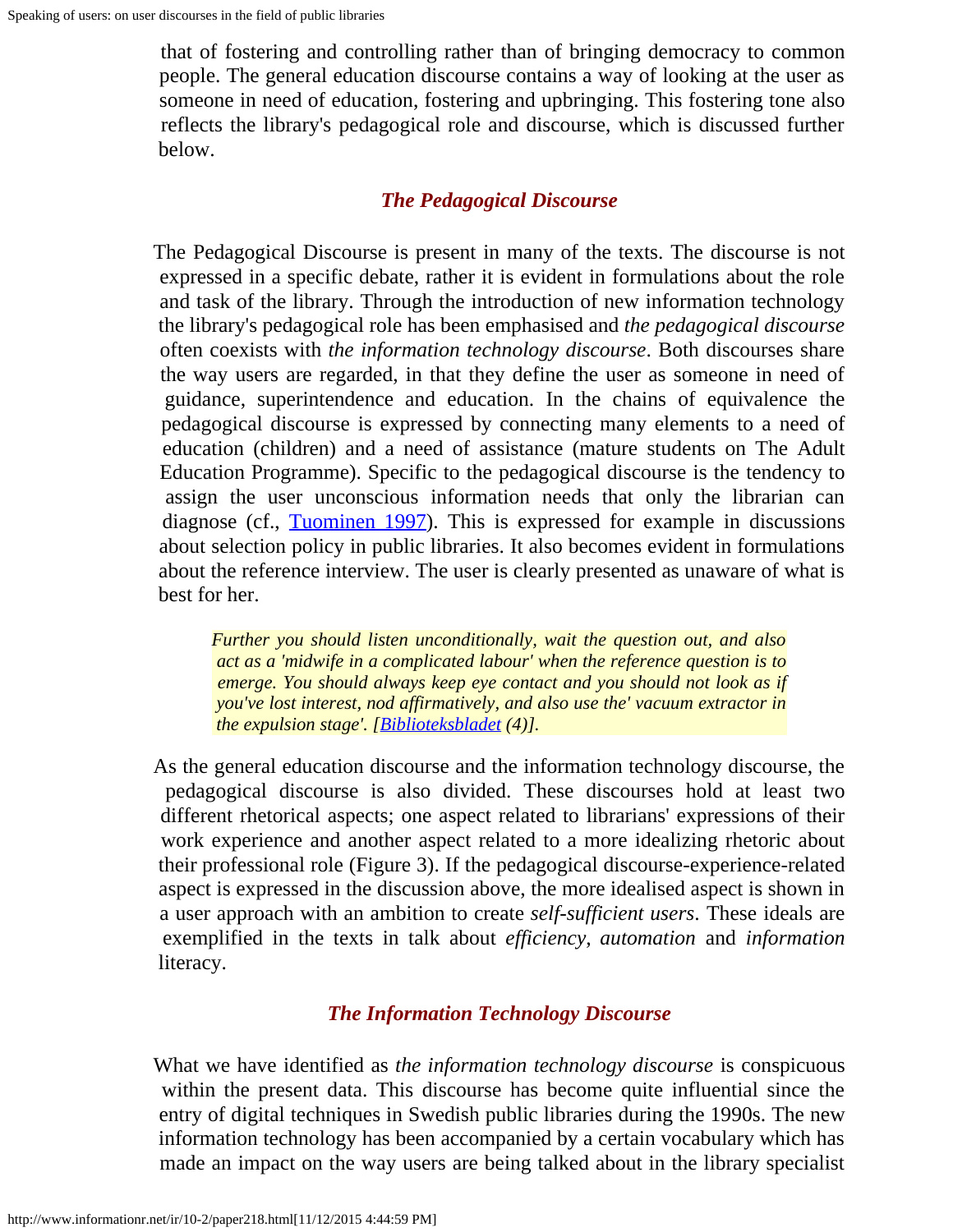press. In the selected texts this can be traced through terms such as *user friendliness* and *usability* and by talk of *interactivity*. The word *user* is frequent in more technically oriented texts, usually mixed with *course members* and/or *customers*. In our data a certain consciousness about these matters is recognised, which in one way is expressed by attributing responsibility and ability to act to the user. The user is spoken of as an individual with the right to raise demands for library services:

*Within the last four or five years the Internet and multimedia on CD ROM have become compulsory resources, that practically everybody expects to find at the local library. It has also become more common that 'borrowers' do their own literature search from their home computers and then bring their 'search lists' to the library to be able to find 'the real thing' behind the reference - that is the book, the article, the CD etc.* [*<u>Ikoner</u> (6)]* 

Within the analysed texts such values are distinguishable, but they often collide with experiences and descriptions of library practice which is understood to be more *connected with reality*. A conflict is found between idealizing and experience-related rhetoric (Figure 3). According to librarians' own work experience users are supposed to need guidance towards what is considered correct Internet usage. Information seeking is to be encouraged and amusement usage is to be restrained.

#### *The Information Management Discourse*

What we identify as *the information management discourse* has a strong connection with the information technology discourse. This discourse is concerned with more than new technology, however. The Swedish debate from earlier years about privatising library services seems partly to have come to a halt due to library legislation from 1996 that regulates free book loans. Nevertheless, some forms of educational activity have a certain business appeal to public libraries. In the texts we find statements from library representatives that have taken on a new consultancy role. The terminology in these cases is clearly influenced by a market-economy thinking concerning *demand*, *profit maximisation* and users seen as *customers* or *clients*. There is also a certain influence from management terms in talk about *environmental scanning*, *optimisation* and *efficiency*. A distinction between the information management discourse and the general education discourse is that in the former it is primarily library activity as such that is supposed to be in need of development and rethinking; not the users. In the quotation below the political government of public libraries is explicitly criticised:

*Libraries are on their way, but I think that it takes more challenges to make the process powerful enough. These challenges don't come from the principal, that is the political government; they often hold a passive, nostalgic view of libraries. No, it's necessary to maximise the contacts with the suppliers and customers, and thereby create and carry the 'business projects' through, which promotes libraries forward and upwards... [*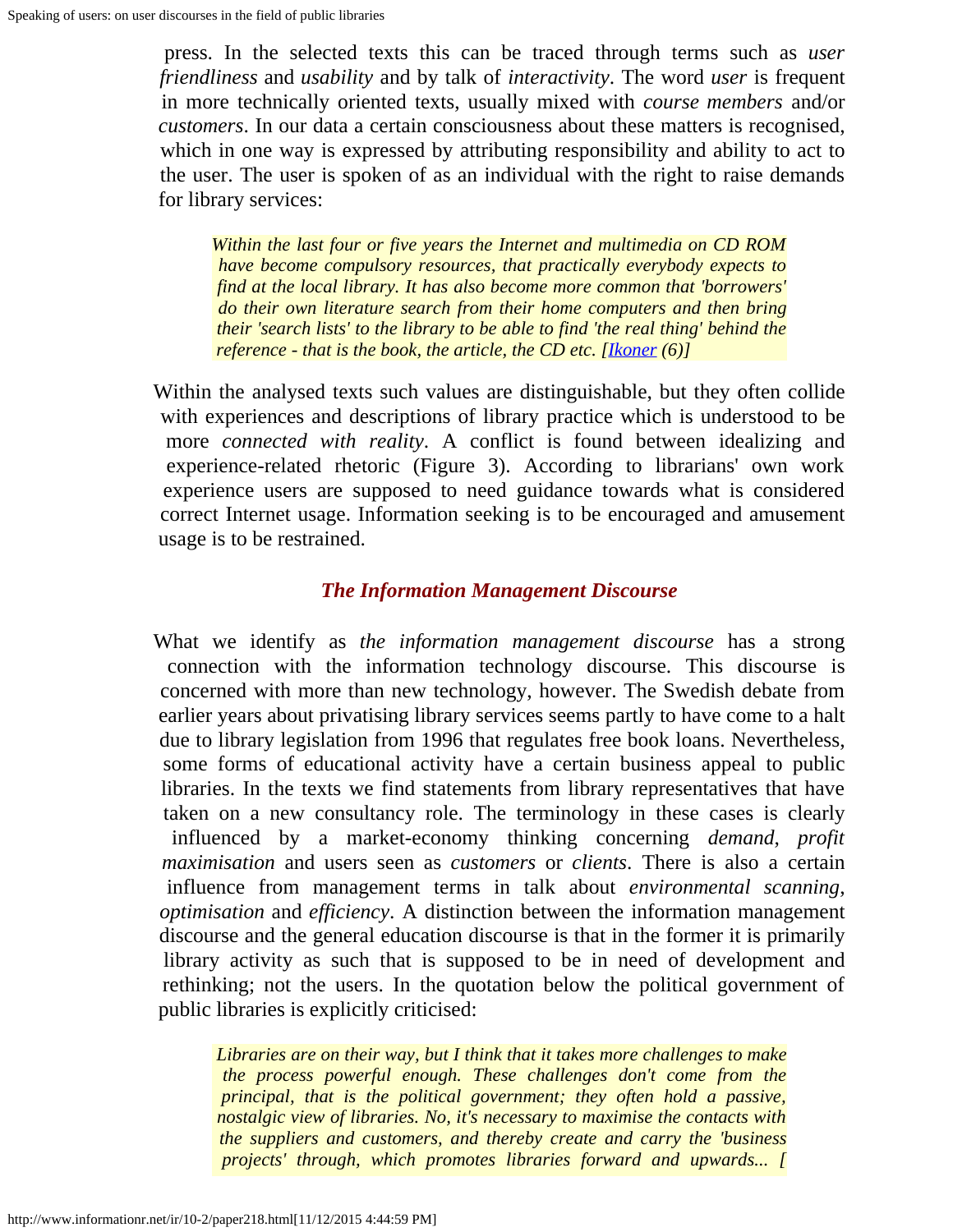#### *[Ikoner](#page-15-0) (7)]*

Courses in information seeking (preferably of a technical nature) seem, apart from quick and efficient service, to be the help that users need. Statements that emphasise that a public library should be able to offer the users what they want are also expressions of the information management discourse. In comparison to the pedagogical discourse that to a certain point emphasise the libraries diagnostic function, here we can notice a stronger faith in users' ability to take responsibility for their information needs. Within the information management discourse we have not found the same discrepancy between the two different aspects as in the other discourses. This fact may of course be due to the data selection, but it can also possibly be explained by the nature of the discourse itself. It is, for instance, the least frequent discourse and plausibly one of the youngest. A general impression is that rhetoric and practice are more closely intertwined.

#### **Conclusions**

The figure below shows different ways of designating and categorising users. It also presents themes within which users are constituted and the different discourses. The figure illustrates, in short, the results of the analysis.

| $\mathbf{1}$<br><b>Designations</b><br>• The whole target group<br><b>General designations</b><br>• Groups<br>· Individuals<br>• Metaphors | $\overline{2}$<br>Categories<br>• Youth<br>• Children<br>• Mature students<br>• Neglected groups                                                                                                                    |
|--------------------------------------------------------------------------------------------------------------------------------------------|---------------------------------------------------------------------------------------------------------------------------------------------------------------------------------------------------------------------|
| 3<br><b>Themes</b><br>• The mission<br>• Internet usage<br>• The pedagogical role                                                          | $\boldsymbol{\varDelta}$<br><b>Discourses</b><br>• General Education<br><b>Discourse</b><br>• Pedagogical Discourse<br>• Information Technology<br><b>Discourse</b><br>• Information Management<br><b>Discourse</b> |

**Figure 2. Summary of results**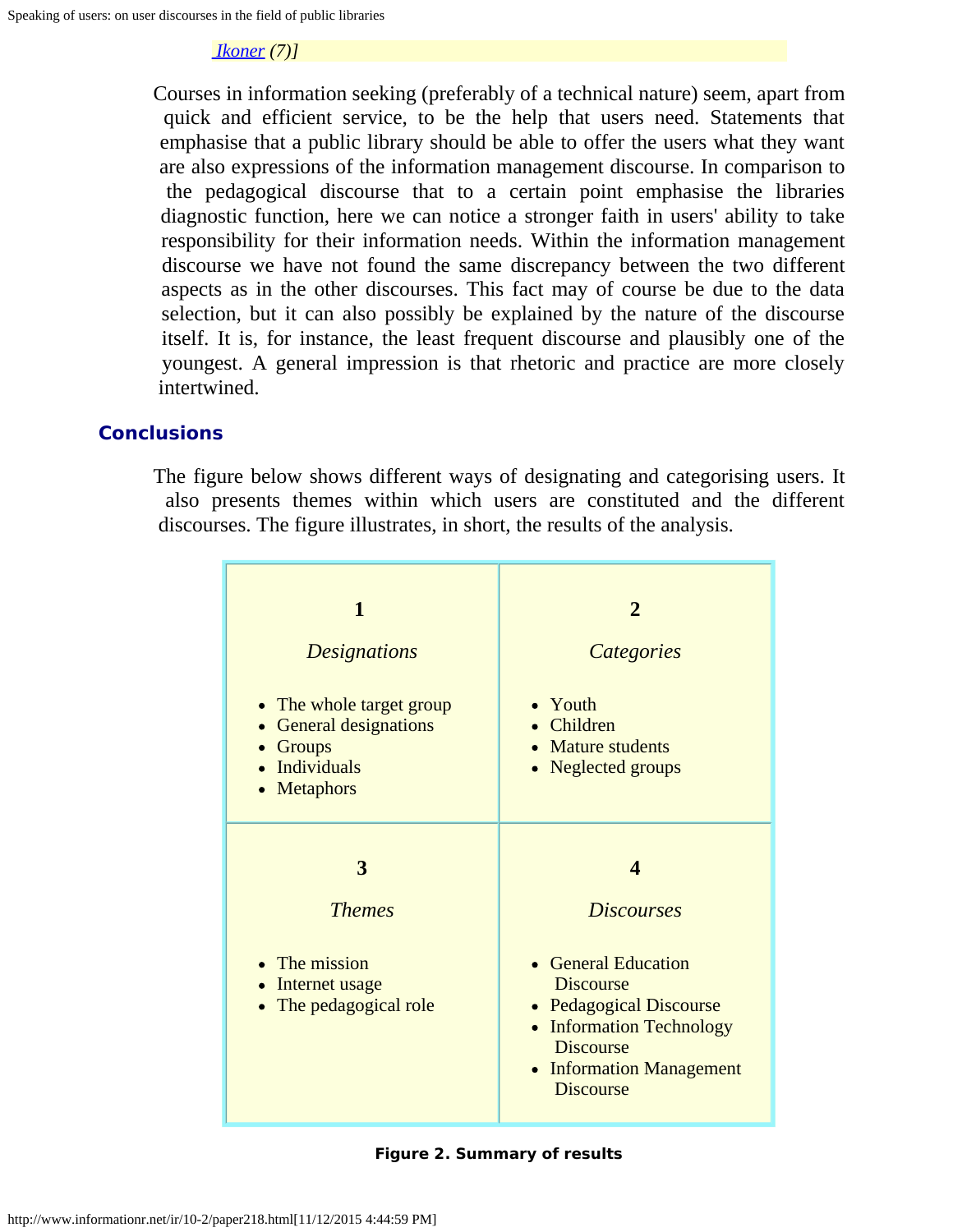That certain discourses dominate a field has both ideological and practical consequences. With a departure point in the results of the analysis we would like to discuss a wider view of the discourses. The discussion is not only about what different discourses contain, but also about what they exclude. A discourse is always constituted in relation to what it leaves out. The constructed user categories contrast to all other possible categorisation.

*The general education discourse* mediates, through the distinction between high and low culture, an image of the public library institution as being qualitatively superior to common people. As distinctions are made in the texts, between quality and entertainment literature, this can lead to a patronising attitude towards the user. Such a condescending approach brings the risk of underestimating and/or disregarding the user and her ability to initiate and take responsibility for her information needs. The preferential right of interpretation held by the official authority can make it difficult for the representatives of the public library to reflect on their role and maintain self-criticism. The user, on the other hand, risks standing out as incapacitated and culturally undeveloped in her use of the library. Not by lack of interest, but because her interests are not in accordance with the institution's opinion of high culture.

One consequence of *the pedagogical discourse* could be an over-emphasis of the utilitarian function of the library. Although we share the idea that information seeking and learning are important aspects of the libraries' activities, the user's own experience, recreation and expression are not less important. If the libraries' pedagogical role dominates there is a risk that users associate the library with too much of a *would-be wise* attitude. The relation between the librarian and the user can be described as one marked by one-sidedness and dependence.

The consequences of *the information technology discourse* are closely linked to the Zeitgeist and new technology. Information technology holds a prominent position in what is called the *knowledge* or *information society*. Nevertheless, technology's value as information carrier and a pedagogical tool can be questioned as well as the Internet's capacity to democratise. It is important to stress that other activities should not be overlooked in the priorities of the library. Through the texts there is a lot of debate about the possibilities and dangers of the Internet.

*The information management discourse* may seem to hold as a consequence a respectful and authorising view of the user. For example, it is advocated that media purchase should be based on demand. This seems well enough but such a view takes for granted that the users are strong-willed, unafraid and focused. The social responsibility that is implied within the ideas of general education is not emphasised within the information management discourse; nobody speaks on behalf of the neglected groups. In the study we have found explicit criticism against the political government of the library, which can be interpreted as a criticism of the democratic function of public libraries.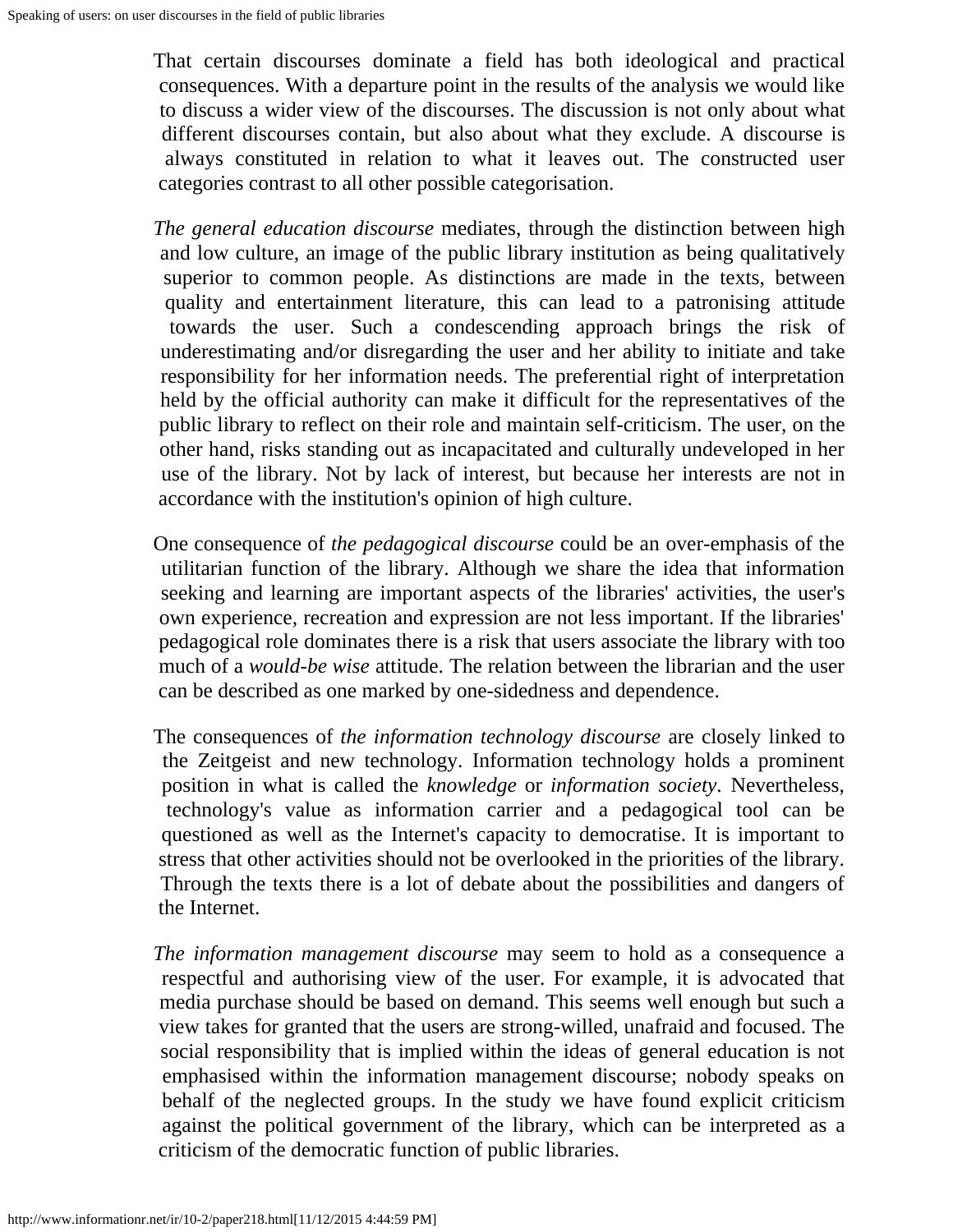While plausible consequences of these discourses could be apprehended as detrimental to library development this is not entirely the case. For instance, the idea of general education still holds considerable strength in its beliefs in equality and library access to all. The target group *all* is indeed hard to meet, but we are highly aware of the great efforts made to address both the public at large and certain user groups. The value of the pedagogical discourse in turn lies in emphasising communication and mediating information and knowledge from within the institution. The public library as a democratic forum certainly has a potential to guide citizens towards desirable information literacy.

The information technology discourse, on the other hand, is characterised by its ambition to develop the library's activities and tools. As we see it, the most important issue raised by this discourse, is the awareness of user's interaction with information systems. The information management discourse, on its part, accentuates the value of taking both the user's own requests and the library's service functions seriously. It may be seen as pertinent that the users are afforded greater influence on media selection and the library's character at large. This kind of reasoning is opposed to the general education discourse and the pedagogical discourse where the library is supposed to mould the user's character.

|                                           | <b>The</b><br>General<br><b>Education</b><br><b>Discourse</b>                                        | <b>The</b><br>Pedagogical<br><b>Discourse</b>                                               | <b>The</b><br><b>Information</b><br><b>Technology</b><br><b>Discourse</b>                   | <b>The</b><br><b>Information</b><br><b>Management</b><br><b>Discourse</b>            |  |
|-------------------------------------------|------------------------------------------------------------------------------------------------------|---------------------------------------------------------------------------------------------|---------------------------------------------------------------------------------------------|--------------------------------------------------------------------------------------|--|
| <b>Idealizing</b><br>rhetoric             | <b>Citizens</b><br><b>Employers</b>                                                                  | Self-<br>propelled<br>information<br>seekers                                                | <b>IT-oriented</b><br>users                                                                 |                                                                                      |  |
| <b>Experience-</b><br>related<br>rhetoric | 'People'<br><b>User</b><br>categories<br>associated<br>with various<br>problems                      | <b>User</b><br>categories<br>associated<br>with varying<br>need for<br>help and<br>guidance | <b>Disturbing</b><br>users,<br>primarily<br>young<br>people                                 | <b>Clients</b><br><b>Customers</b>                                                   |  |
|                                           |                                                                                                      |                                                                                             |                                                                                             |                                                                                      |  |
| <b>Plausible</b>                          | $+$<br><b>Ideas of</b><br>equality<br>Social<br>responsibility<br><b>High quality</b><br>collections | $^{+}$<br><b>Encourages</b><br>learning<br>Increased<br>access to<br>the library            | $+$<br>The library is<br>up to date<br><b>Democratic</b><br>ideas<br>'The user' in<br>focus | $+$<br><b>Collections</b><br>built on<br>demand<br>The user<br>"declared<br>capable" |  |
| consequences                              | The user<br>"declared<br>incapable"<br>Lack of self-<br>criticism<br>Censorship                      | Over-<br>emphasised<br>utility point<br>Users'<br>integrity at<br>risk                      | Less "hot"<br>activities are<br>not given<br>priority                                       | Lack of social<br>responsibility<br>Impoverished<br>collections                      |  |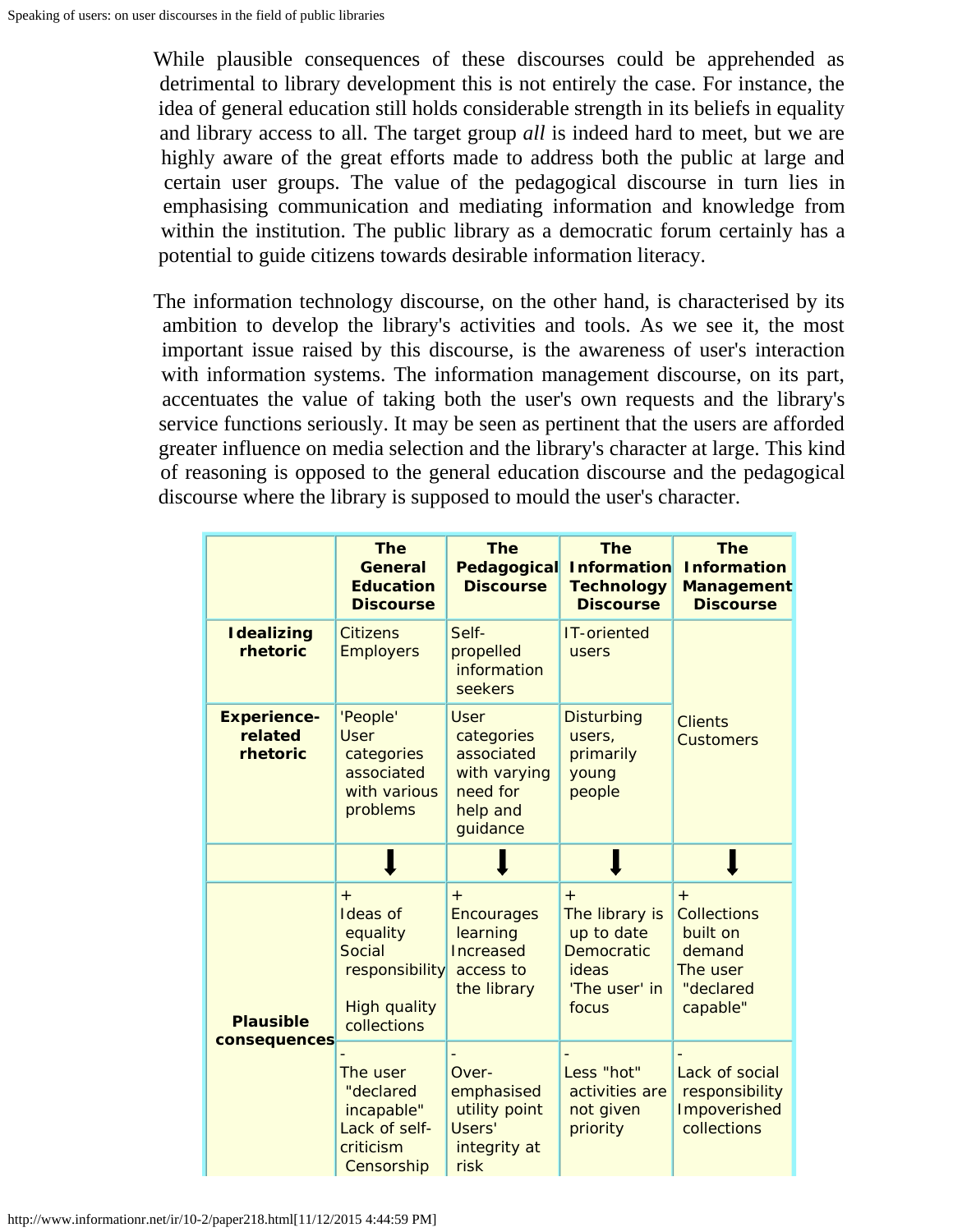#### **Figure 3. The four discourses with examples of user's designations; relating to our ideas about plausible consequences that may – directly or indirectly – affect the user**

No doubt, the results presented above may seem contradictory. This fact must be seen as an expression of both conspiring and conflicting discourses that rarely occur in isolation. Inter-discursive contradictions are to be found in the whole material as well as in separate texts and even within the statements of individuals. There is no aim in this study to recommend one discourse or the other, but rather to underline the importance for librarians and researchers to reflect upon their attitudes towards the users. Another important aspect of our study is that it touches on how the categorizations of *the user* may have more practical implications. The close interactive relation between language and action is fundamental to discourse theory, and thus the user's information behaviour may be affected by different ways of speaking; for instance, directly in the reference interview, or indirectly by collection policies etc.

This study may also be seen as a contribution to the development of discourse analytic approaches within librarianship and information science research. To this date, concrete examples of discourse analytical research methods have been scarce in the field, in spite of an emerging interest. Therefore, perhaps this study may be one possible and suitable way of applying discourse theory empirically.

#### **Acknowledgements**

The authors wishes to acknowledge the suggestions of the anonymous referees.

#### <span id="page-13-5"></span>**Notes**

1. All quotations throughout the paper have been translated by the authors.

2. *Kunskapslyftet* was a major, Swedish government adult education initiative during 1997-2002.

#### <span id="page-13-6"></span><span id="page-13-4"></span><span id="page-13-3"></span>**References**

- Day, R.E. (2000). The *conduit metaphor* and the nature and politics of information studies. *Journal of the American Society for Information Science*, **51** (9), 805-811.
- Given, L. (2002). Discursive constructions in the university context: social positioning theory & nature of undergraduates' information behaviour. *The New Review of Information Behaviour*, **3**, 127-141.
- Kuhlthau, C.C. (1993). *Seeking meaning: a process approach to library and information services*. Norwood, NJ: Ablex.
- <span id="page-13-0"></span>Laclau, E. & Mouffe, C. (1985). *Hegemony & socialist strategy: towards a radical democratic politics*. London: Verso.
- <span id="page-13-1"></span>• Sundin, O. (2000). Qualitative research in health information user studies: a methodological comment. *Health Library Review*, **17**(4), 215- 218.
- <span id="page-13-2"></span>Talja, S. (1997). Constituting *information* and *user* as research objects: a theory of knowledge formations as an alternative to the information man – theory. In P.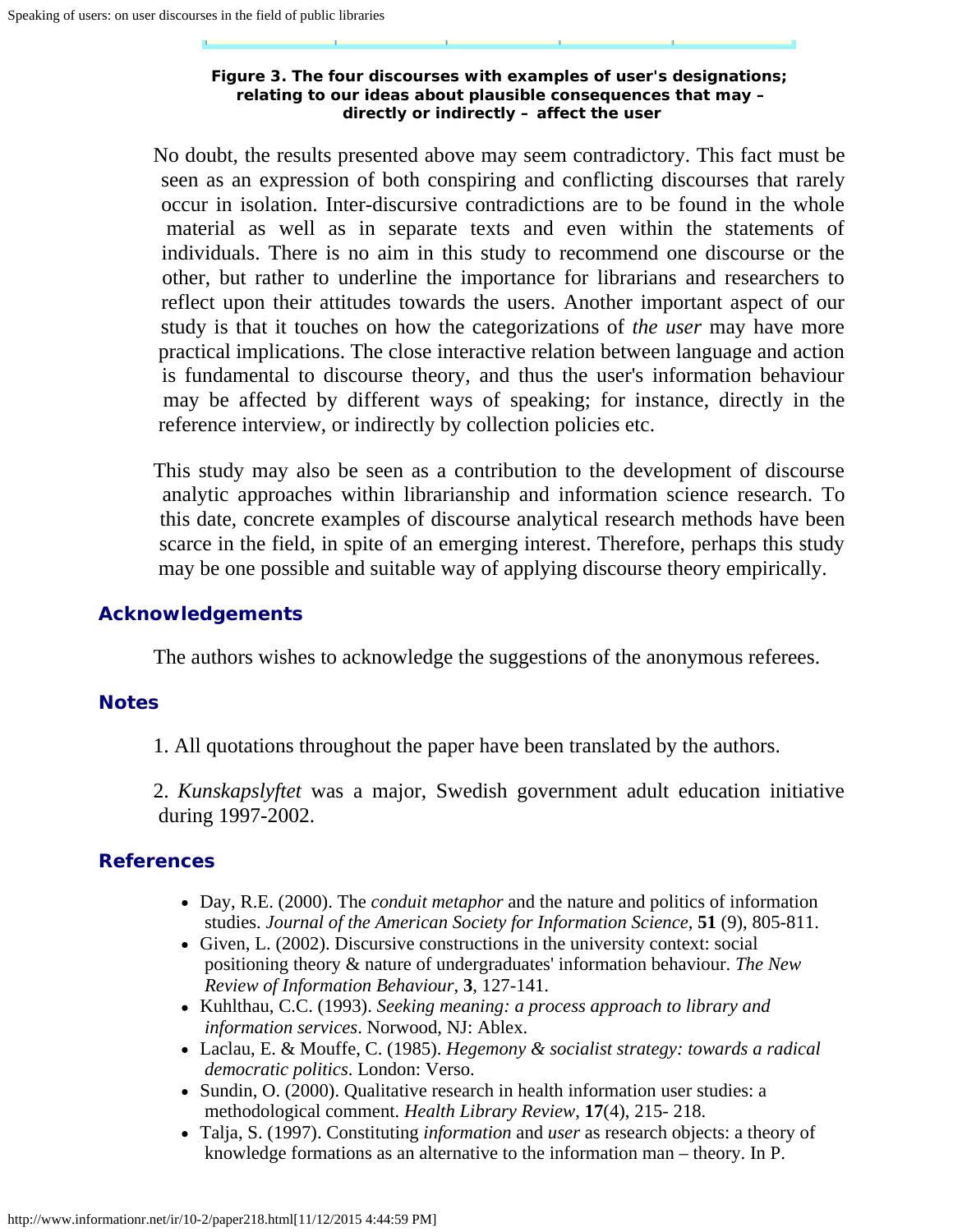Vakkari, R. Savolainen & B. Dervin (Eds.), *Information Seeking in Context: Proceedings of an International Conference on Research in Information, Needs, Seeking and Use in Different Contexts, 14-16 August, 1996, Tampere, Finland.* (pp. 67-80). London: Taylor Graham.

- <span id="page-14-3"></span>Talja, S. (2001). *Music, culture, and the library: an analysis of discourses*. Lanham, MD: Scarecrow Press.
- <span id="page-14-0"></span>• Talja, S., Keso, H. & Pietiläinen, T. (1999). The production of 'context' in information seeking research: a metatheoretical view. *Information Processing and Management*, **35**(6), 751-763.
- <span id="page-14-10"></span>Torstensson, M. (1995). Expectations and a worthy, respectable position in society: means and aims of library work within the early labour movement in Sweden. *Swedish Library Research*. **1**, 16-26.
- <span id="page-14-1"></span>Tuominen, K. (1997). User-centered discourse: an analysis of the subject positions of the user and the librarian. *Library Quarterly*, **67**(4), 350-371.
- <span id="page-14-2"></span>• Tuominen, K. & Savolainen, R. (1997) A social constructionist approach to the study of information use as discursive action. In P. Vakkari, R. Savolainen & B. Dervin (Eds.), *Information Seeking in Context: Proceedings of an International Conference on Research in Information, Needs, Seeking and Use in Different Contexts, 14-16 August, 1996, Tampere, Finland.* (pp. 81-96). London: Taylor Graham.
- Tuominen, K., Savolainen, R. & Talja, S. (2002). Discourse, cognition, and reality: towards a social constructionist metatheory for library and information science. In H. Bruce, R. Fidel, P. Ingwersen & P. Vakkari (Eds.), *Emerging Frameworks and Methods: Proceedings of the Fourth International Conference of Conceptions of Library and Information Science (CoLIS4).* (pp. 271-283) Greenwood Village, CO: Libraries Unlimited.
- <span id="page-14-11"></span>Vestheim, G. (1997) *Fornuft, Kultur og Velferd: Ein Historisk-Sosiologisk Studie av Norsk Folkebibliotekspolitikk. [Reason, culture and welfare. A historicalsociological study of Norwegian public library policy.]* Oslo: Det Norske Samlaget.
- <span id="page-14-4"></span>Winther Jørgensen, M. & Phillips, L. (2002). *Discourse analysis as theory and method.* London: Sage.

### **Appendix: articles analysed**

- 1. Gustafsson, O. (1999) Kan och ska folkbiblioteket vara till för alla? *Bibliotek i Samhälle*, (4), 13.
- <span id="page-14-5"></span>2. Borg, B. (2001) Dags för biblioteken att inta en högre och tydligare profil. *Bibliotek i Samhälle*, (3), 11-12.
- <span id="page-14-6"></span>3. Hågård, S. (1999) Kan folkbiblioteket verkligen vara till för alla? *Bibliotek i Samhälle*, (4), 11-12.
- <span id="page-14-7"></span>4. Rabe, A. (1999) Technology information centres och hederlig inköpspolitik. *Biblioteksbladet*, (8), 11-12.
- <span id="page-14-8"></span>5. Hallgren, S. (1999) Kulturdagis eller bokmagasin? *Ikoner*, (3), 29-31.
- <span id="page-14-9"></span>6. Gustavsson, K. (1999) Det virtuella folkbiblioteket. En idéskiss för debatt. *Ikoner*, (1), 36-37, 43.
- <span id="page-14-12"></span>7. Nilsson, S. (1999) Med feedback mot framtiden. *Ikoner*, (4), 41-43.

Scholar Search

Find other papers on this subject.